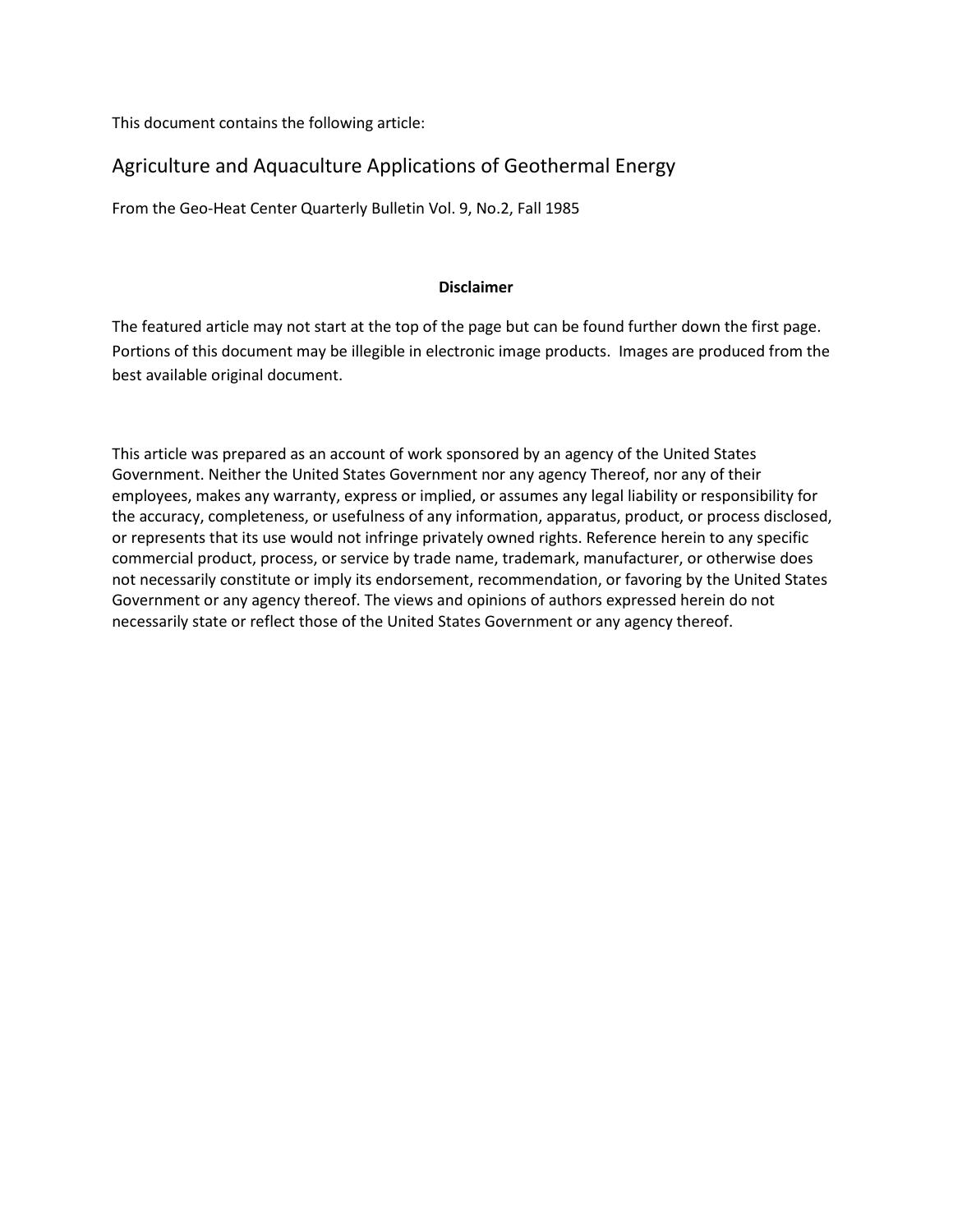# **AGRICULTURE AND AQUACULTURE APPLICATIONS OF GEOTHERMAL ENERGY**

*John W. Lund* Geo-Heat Center Oregon Institute of Technology

#### **Introduction**

Agriculture and aquaculture applications are particularly attractive for geothermal applications because they require heating at the lower end of the temperature range where there is an abundance of geothermal resources. Use of waste heat or the cascading of geothermal energy from power plants or other high-temperature uses also have excellent possibilities. A number of agribusiness applications can be considered such as greenhouses, aquaculture, animal husbandry, soil warming and irrigation, mushroom raising, and biogas generation.

#### **Greenhouses**

There are numerous uses of geothermal energy for greenhouse heating throughout the world. In the USSR it is reported that over 6,200 acres (2,500 ha) of agricultural land are heated by geothermal of which 25 acres (10 ha) are covered by greenhouses. In Hungary over 300 acres (120 ha) of greenhouses are heated geothermally. Many of these greenhouses are built on rollers, so they can be pulled from their location by tractors, the ground cultivated with large equipment, and then the greenhouse returned to its location. In addition, to minimize cost, much of the building structure pipe supporting system also acts as the supply and radiation systems for the geothermal fluid. Greenhouses cover about 20 acres (8.0 ha) in Japan where a variety of vegetables and flowers are grown. Individual greenhouses, operated by farmers and covering 3,200-16,000 ft<sup>2</sup> (300-1300 m<sup>6</sup>) use 158°-212°F (70°-100°C) geothermal water. Many large greenhouses, totaling about one acre (0.4 ha), are operated as tropical gardens for sightseeing purposes. New Zealand has numerous greenhouses using geothermal hot water and steam. At the Land Survey Nursery in Taupo, greenhouses are heated by geothermal steam and soil is sterilized (pasteurized) at 140°F (60°C) to kill insects, fungus, worms, and some bacteria. In Iceland over 35 acres (14 ha) are heated, including a greenhouse, restaurant, and horticulture college at Hveragerdi. Everything from bananas, coffee beans, cacti, and tropical flowers to the standard tomatoes and cucumbers are grown in these greenhouses. Studies of the economic feasibility of greenhouses in Iceland have been based on a theoretical 82-acres (33.5 hectares) facility, which would grow asparagus on 25 acres (10 ha), anthurium on 25 acres (10 ha),

roses on 25 acres (10 ha), lettuce on 2 acres (I ha), and cucumbers on 1 acre (0.5 ha). Projected profit on the initial investment would amount to 11 percent before taxes, and the greenhouses would provide jobs for 250 persons (Hansen, 1981).

Numerous geothermally heated greenhouses exist in the U.S.; several examples are described as follows. In Salt Lake City, Utah, a 250,000-ft<sup>2</sup>  $(23,000\text{-m}^2)$  greenhouse is using 200 gpm  $(12.6)$ 1/s) of 120°F (49°C) water for heating. Utah Roses, Inc., is producing cut roses for a national floral market. The 4,000-ft (1,200-m) geothermal well is replacing a natural gas/oil heating system. Fifteen miles (24 km) south of Klamath Falls, Oregon, on the Liskey ranch, approximately 50,000 ft<sup>2</sup> (4,600 m<sup>2</sup>) of greenhouses were heated with 195°F (90°C) water from a 270-foot (82-m) deep well. One of the greenhouses consists of four 42-ft by 150-foot (13-m by 46-m) buildings connected to form one large complex. Initially tree seedlings were raised for federal and private agencies. More recently, succulents and cacti were raised. All plants are grown in trays on raised tables, with the heat supplied by pipes under each table (Laskin, 1978). At Honey Lake, California, near Susanville, over thirty 30-ft by I24-ft (9-m by 38-m) Quonsetdesign greenhouses are used to raise cucumbers and tomatoes. The vegetables are raised by hydroponics, with the heat being supplied by forced air heaters. Production rates are about 1,500 pounds (680 kg) of cucumbers per unit per week and 850 pounds (358 kg) of tomatoes per unit per week. The cover of each greenhouse consists of two layers of six-mil sheeting (plastic). A small electric air blower continually inflates the area between the two layers and maintains an air space of about 6 inches (15 cm), resulting in heat savings of approximately 40 percent over conventional coverings. The savings using geothermal hear as compared to conventional fuel averages \$4,500 per acre per year (11,100/ha/yr) (Boren and Johnson, 1978). A similar analysis has been made for a greenhouse provided in La Grande, Oregon. The double 6-mil polyethylene covering required 45 percent less heating than single layer (Higbee and Ryan, 1981).

A number of commercial crops can be raised in greenhouses, making geothermal resources in cold climates particularly attractive. These include vegetables, flowers (potted and cut), house plants, and tree seedlings. The optimum growth temperature of cucumbers, tomatoes, and lettuce are shown in Figure I (Barbier and Fanelli, 1977). Cucumbers grow best in the temperature range 77°-86°F (25°-30°C), tomatoes near 68°F (20°C), and lettuce at 59°F (15°C) and below. The growing time for cucumbers is usually 90 to 100 days, while the growing cycle for tomatoes is longer, in the range 9 to 12 months. The use of geothermal energy for heating can reduce operating costs (which can account for 35 percent of the product cost) and allows operation in colder climates where commercial greenhouses would not normally be economical. In addition, greenhouses can be suited to large quantities of relataively low-grade heat. Furthermore, better humidity control can be derived to prevent condensation (mildew), botritis, and other problems related to disease control (Schmitt, 1981).

Greenhouse heating can be accomplished by (1) circulation of air over finned-coil heat exchangers carrying hot water, often with the use of perforated plastic tubes running the length **da,** the greenhouse in order to maintain unifor heat distribution, (2) hot-water circulating pipes or ducts located in (or on) the floor, (3) finned units located along the walls and under benches, or (4) a combination of these methods. A fifth approach is using hot water for surface heating. Surface-heated greenhouses were developed several decades ago in the USSR. The application of a flowing layer of warm water to the outside surface of the greenhouse can provide 80 percent to 90 percent of the energy needed. The flowing layers of warm water prevent snow and ice from accumulating.

The most efficient and economical greenhouse development consists of large structures covering one-half to a full acre (0.2 to 0.4 ha). A typical size would be 120 by 360 ft (36 by 110 m), constructed of fiberglass with furrowconnected gables. Heating would be from a combination of fan coils connected in series with a network of horizontal pipes installed on outside walls and under benches. A storage tank would be required to meet peak demand and for recirculation of the geothermal water to obtain the maximum temperature drop. Approximately 100 gpm (6.3 1/s) of 140°-180°F (60°-82°C) water will be required for peak heating. The average is much less. Fortunately most cr require lower nighttime than daytime tempe atures.

6 **GHC QUARTERLY BULLETIN, FALL 1985**

 $\mathcal{L}_{\mathcal{L}}$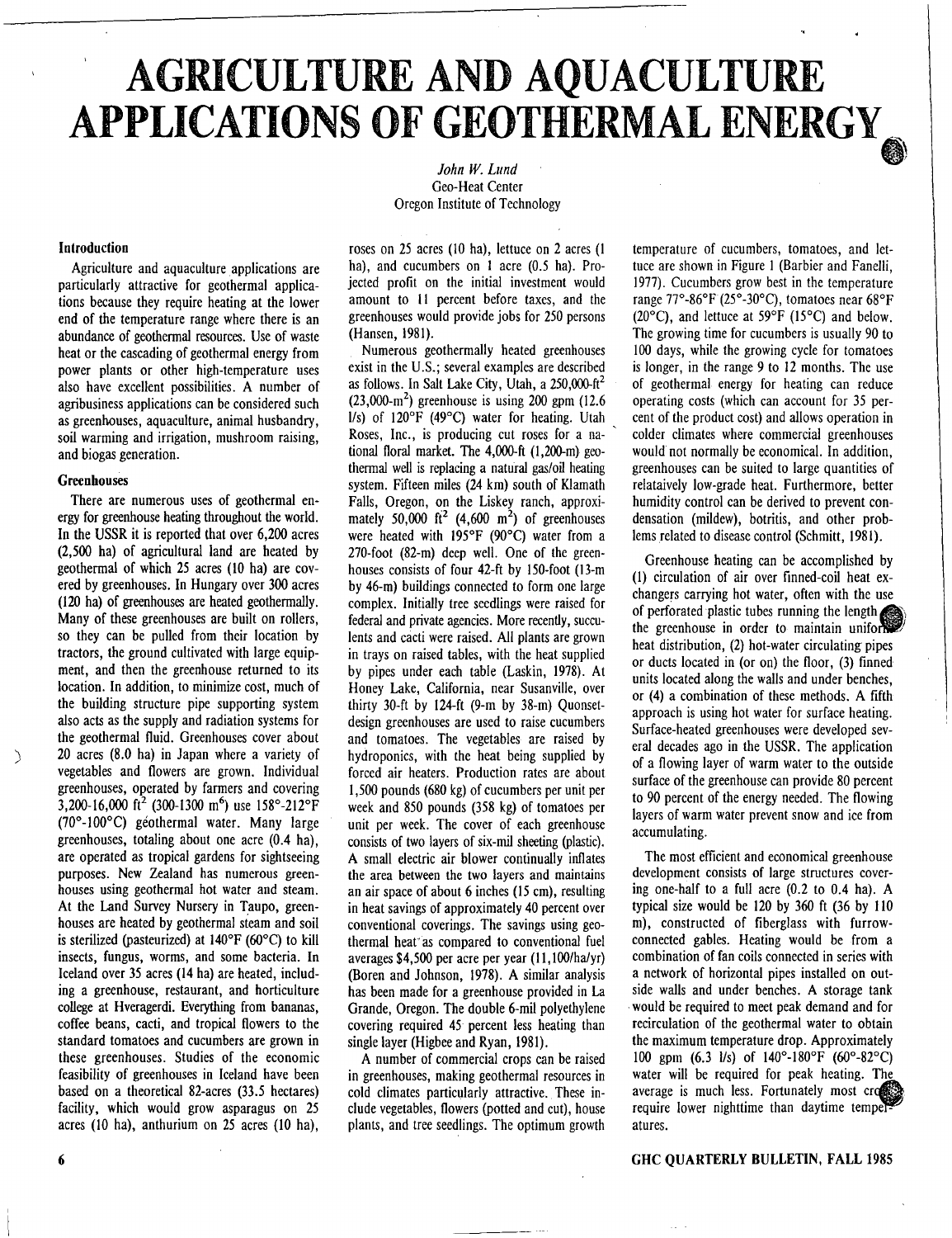

Figure 1.—Optimum growing temperature for selected agriculture products.

Greenhouse construction and outfitting will run from \$5 to \$10 per square foot (\$54 to \$108 per  $m<sup>2</sup>$ ). A recent paper by Kevin Rafferty of the Geo-Heat Center (1984) presents a detailed guide In the design of greenhouses.

#### **Aquaculture**

Aquaculture involves the raising of freshwater or marine organisms in a controlled environment to enhance production rates. The principal species that are typically raised are aquatic animals such as carp, catfish, bass, tilapia, frogs, mullet, eels, salmon, sturgeon, shrimp, lobster, crayfish, crabs, oysters, clams, scallops, mussels, and abalone.

The use of geothermal energy for aquaculture rather than water dependent upon the sun for its heat has demonstrated that more fish can be produced in a shorter period of time. When the water temperature is below the optimal range, the fish loses its ability to feed because the basic body metabolism is affected (Johnson, 1981). Thus a good geothermal supply, due to its constant temperature, can "out-perform" a natural mild climate.

Fish breeding is a successful business in Japan where carp and eels are bred and raised. The eels are the most profitable and are raised in 10-inch (25-cm) diameter by 3-ft (6-m) long earthenware pipes. Water in the pipes is held at 73°F (23°C) by mixing hot spring water with river water. The adult eels weigh from 3.5 to 5 (100 to 150 grams), with a total annual .production of 8,400 lbs (3,800 kg). Alligators and crocodiles are also raised in geothermal

water. These reptiles are being bred purely for sightseeing purposes. In combination with greenhouses offering tropical flora, alligator farms are offering increasingly large inducements to the local growth of the tourist industry (Japan, 1974). Icelandic fish hatcheries raise 610,000 salmon and trout fingerlings annually in geothermal water. A total of 10 fish hatcheries existed around the country-a new and fast-growing industry (Hansen, 1981).

In the U.S., aquaculture projects using geothermal water exist in Idaho, Oregon, and California. Fish Breeders of Idaho, Inc., located near Buhl, has been raising channel catfish in high-density concrete raceways for over ten years. The water is supplied by artesian geothermal wells flowing at 6,000 gpm (380 1/s) at 90°F (32°C). Cold water from springs and streams is used to cool the hot water to 80°-85°F (27°-29°C) for the best production temperature. Normal stocking densities are from 50 to 10 pounds of fish per cubic foot of space  $(80 \text{ to } 160 \text{ kg/m}^3)$ . The maximum recommended inventory for commercial production is about 10,000 to 15,000 pounds per second foot of water (1.6 to 2.4 x  $10^5$  kg/m<sup>3</sup>/s). Yearly production will usually be three to four times the carrying capacity. Oxygen and ammonia are the principle factors limiting production (Ray, 1979).

Giant freshwater prawns (Macrobrachium rosenberqii) have been raised at Oregon Institute of Technology since 1975. Some work has also been done in trout culture and mosquito fish (Gambuzia affinis). This work has provided data demonstrating that a tropical crustacean

can be grown in a cold climate (as low as -20°F or -7°C) where the water temperature is maintained at the optimal growing temperature for this species of 81°-86°F (27°-30°C). Initially two smaller outdoor ponds 4 feet (1.2 m) deep were used, and more recently two half-acre (0.2 ha) ponds were built. A selected brood stock is held in a small spawning building where larvae are hatched in artificial saltwater and reared to the post-larva stage which make the facility self-supporting. Growth rates of  $\frac{1}{8}$  " (2 cm) per month have been maintained (twice that obtained in tropical climates) with a 1  $\text{ft}^2$  $(900 \text{ cm}^2)$  of surface area per animal maximum density. The plumbing system of the ponds consists of perforated diffuser pipes, control valves and thermostats to maintain an opitmum temperature of the pond. This provides an even distribution of geothermal energy throughout the pond (Johnson, 1978 and 1981; Smith, 1981).

A very successful catfish raising operation has• been started by the Indian community at Fort Bidwell in northeastern California. Geothermal well water at 105°F (40°C) is mixed with cold water to produce 80°F (27°C) water which is then piped into 25-ft long by 8-ft wide by 4-ft deep (7.6-m x 2.4-m x 1.2-m) raceways. Two sets of parallel raceways use 900-1,000 gpm (57 to 63 1/s). A one-foot drop between raceways is used to aerate the water. One ounce (28 g) fish at 3,000 per raceway are initially stocked, producing a surviving 2,000 fish at 2 pounds (0.9 kg) each in five months. Construction of the raceways and well cost \$100,000. The fish are sold live at the source for \$1.40 per pound (\$3.09/kg) and delivered live to San Francisco where they wholesale for \$2.00 per pound (\$4.41/kg) and retail for \$3.00 to \$4.00 per pound (\$6.60 to \$8.80 per kg). Production cost at Fort Bidwell is approximately \$0.60 per pound (\$1.32/kg) (personal communication with William Johnson).

Other fish-raising projects are underway in Corsicana, Texas, and Ely, Nevada.

Aquaculture ponds are best constructed with *1/4* acre (0.1 ha) of surface area. A size of 50 ft by 200 ft (15 by 6/m) is ideal for harvesting. A minimum-sized commercial operation should have 7 to 10 acres (3 to 4 ha) under development (water surface area), or about 30 to 40 ponds. The maximum surface area that should be considerd for a single pond is one-half an acre (water surface area), or about 50 to 40 points.<br>The maximum surface area that should be<br>considerd for a single pond is one-half an acre<br>(0.2 ha).

The most important items to consider are quality of the water and disease. If geothermal water is to be used directly, evaluation of heavy metals such as fluorides, chlorides, etc., must be undertaken to determine if the fish or prawns can survive. A small test program is often a wise first step. An aeration pond preceding the stocked ponds will often solve the chemical problem.

Crops that are a good candidate for aquaculture are given in table I.

 $\overline{\mathcal{L}}$